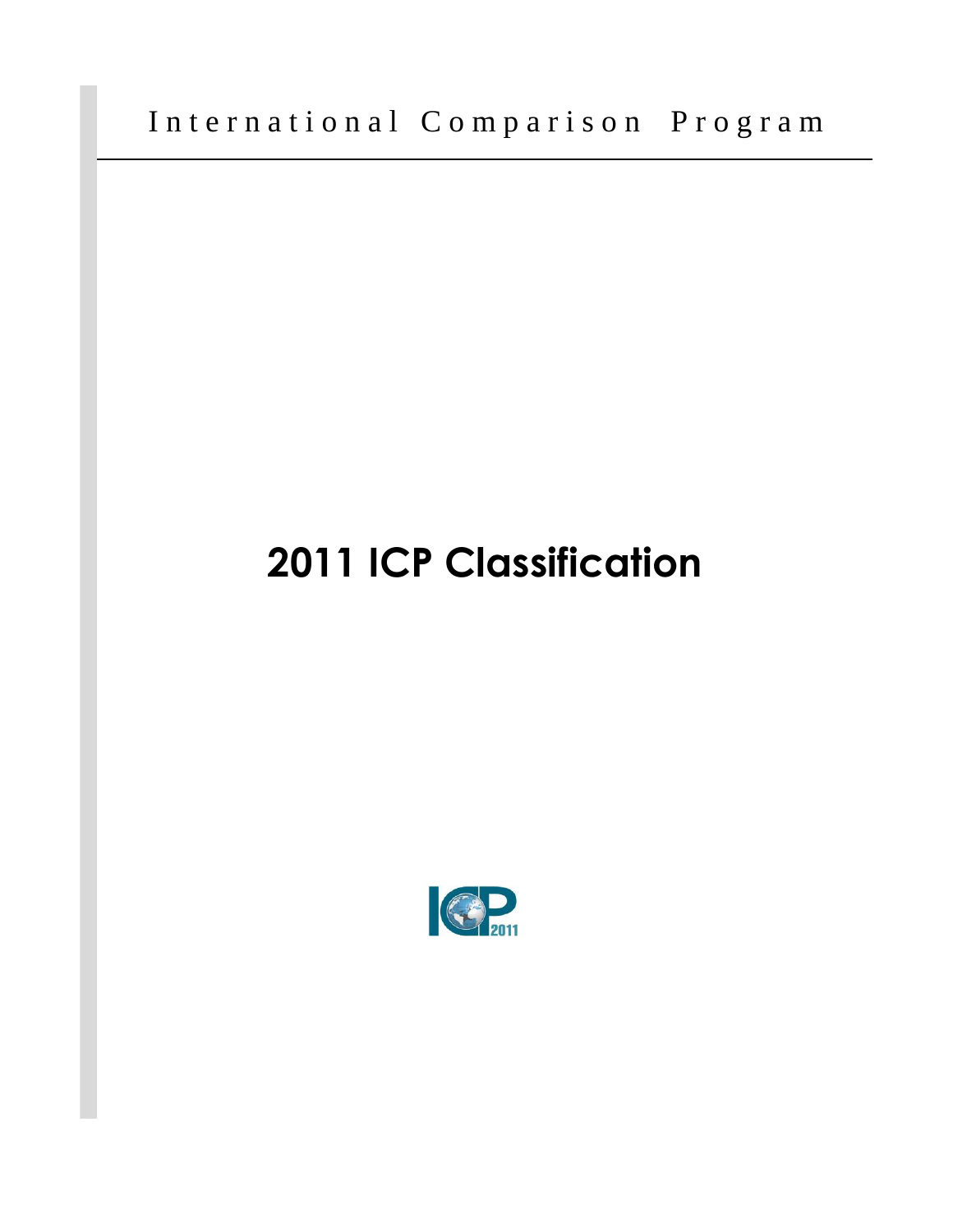| <b>ICP Code</b>      | Heading                                                       |                                                                         |
|----------------------|---------------------------------------------------------------|-------------------------------------------------------------------------|
|                      |                                                               |                                                                         |
| 100000               | <b>GROSS DOMESTIC PRODUCT</b>                                 |                                                                         |
| 110000               |                                                               | INDIVIDUAL CONSUMPTION EXPENDITURE BY HOUSEHOLDS                        |
| 110100               | FOOD AND NON-ALCOHOLIC BEVERAGES                              |                                                                         |
| 110110               | <b>FOOD</b>                                                   |                                                                         |
| 110111               | Bread and cereals                                             |                                                                         |
| 110111.1             |                                                               | Rice                                                                    |
| 110111.2             |                                                               | Other cereals, flour and other products                                 |
| 110111.3<br>110111.4 |                                                               | Bread                                                                   |
| 110111.5             |                                                               | Other bakery products<br>Pasta products                                 |
| 110112               | Meat                                                          |                                                                         |
| 110112.1             |                                                               | Beef and veal                                                           |
| 110112.2             |                                                               | Pork                                                                    |
| 110112.3             |                                                               | Lamb, mutton and goat                                                   |
| 110112.4             |                                                               | Poultry                                                                 |
| 110112.5             |                                                               | Other meats and meat preparations                                       |
| 110113               | Fish and seafood                                              |                                                                         |
| 110113.1             |                                                               | Fresh, chilled or frozen fish and seafood                               |
| 110113.2             |                                                               | Preserved or processed fish and seafood                                 |
| 110114               | Milk, cheese and eggs                                         |                                                                         |
| 110114.1             |                                                               | Fresh milk                                                              |
| 110114.2             |                                                               | Preserved milk and other milk products                                  |
| 110114.3             |                                                               | Cheese                                                                  |
| 110114.4             |                                                               | Eggs and egg-based products                                             |
| 110115               | Oils and fats                                                 |                                                                         |
| 110115.1             |                                                               | Butter and margarine                                                    |
| 110115.3<br>110116   |                                                               | Other edible oils and fats                                              |
| 110116.1             | <b>Fruit</b>                                                  | Fresh or chilled fruit                                                  |
| 110116.2             |                                                               | Frozen, preserved or processed fruit and fruit-based products           |
| 110117               | Vegetables                                                    |                                                                         |
| 110117.1             |                                                               | Fresh or chilled vegetables other than potatoes                         |
| 110117.2             |                                                               | Fresh or chilled potatoes                                               |
| 110117.3             |                                                               | Frozen, preserved or processed vegetables and vegetable-based products  |
| 110118               |                                                               | Sugar, jam, honey, chocolate and confectionery                          |
| 110118.1             |                                                               | Sugar                                                                   |
| 110118.2             |                                                               | Jams, marmalades and honey                                              |
| 110118.3             |                                                               | Confectionery, chocolate and ice cream                                  |
| 110119               | Food products n.e.c.                                          |                                                                         |
| 110119.1             |                                                               | Food products n.e.c.                                                    |
| 110120               | NON-ALCOHOLIC BEVERAGES                                       |                                                                         |
| 110121               | Coffee, tea and cocoa                                         |                                                                         |
| 110121.1             |                                                               | Coffee, tea and cocoa                                                   |
| 110122               |                                                               | Mineral waters, soft drinks, fruit and vegetable juices                 |
| 110122.1<br>110200   |                                                               | Mineral waters, soft drinks, fruit and vegetable juices                 |
| 110210               | ALCOHOL BEVERAGES, TOBACCO AND NARCOTICS<br>ALCOHOL BEVERAGES |                                                                         |
| 110211               | Spirits                                                       |                                                                         |
| 110211.1             |                                                               | Spirits                                                                 |
| 110212               | Wine                                                          |                                                                         |
| 110212.1             |                                                               | Wine                                                                    |
| 110213               | <b>Beer</b>                                                   |                                                                         |
| 110213.1             |                                                               | Beer                                                                    |
| 110220               | <b>TOBACCO</b>                                                |                                                                         |
| 110221               | Tobacco                                                       |                                                                         |
| 110221.1             |                                                               | Tobacco                                                                 |
| 110230               | <b>NARCOTICS</b>                                              |                                                                         |
| 110231               | Narcotics                                                     |                                                                         |
| 110231.1             |                                                               | Narcotics                                                               |
| 110300               | CLOTHING AND FOOTWEAR                                         |                                                                         |
| 110310               | <b>CLOTHING</b>                                               |                                                                         |
| 110311               |                                                               | Clothing materials, other articles of clothing and clothing accessories |
| 110311.1             |                                                               | Clothing materials, other articles of clothing and clothing accessories |
| 110312<br>110312.1   | Garments                                                      |                                                                         |
| 110314               |                                                               | Garments<br>Cleaning, repair and hire of clothing                       |
| 110314.1             |                                                               | Cleaning, repair and hire of clothing                                   |
| 110320               | <b>FOOTWEAR</b>                                               |                                                                         |
| 110321               | Shoes and other footwear                                      |                                                                         |
| 110321.1             |                                                               | Shoes and other footwear                                                |
| 110322               | Repair and hire of footwear                                   |                                                                         |
| 110322.1             |                                                               | Repair and hire of footwear                                             |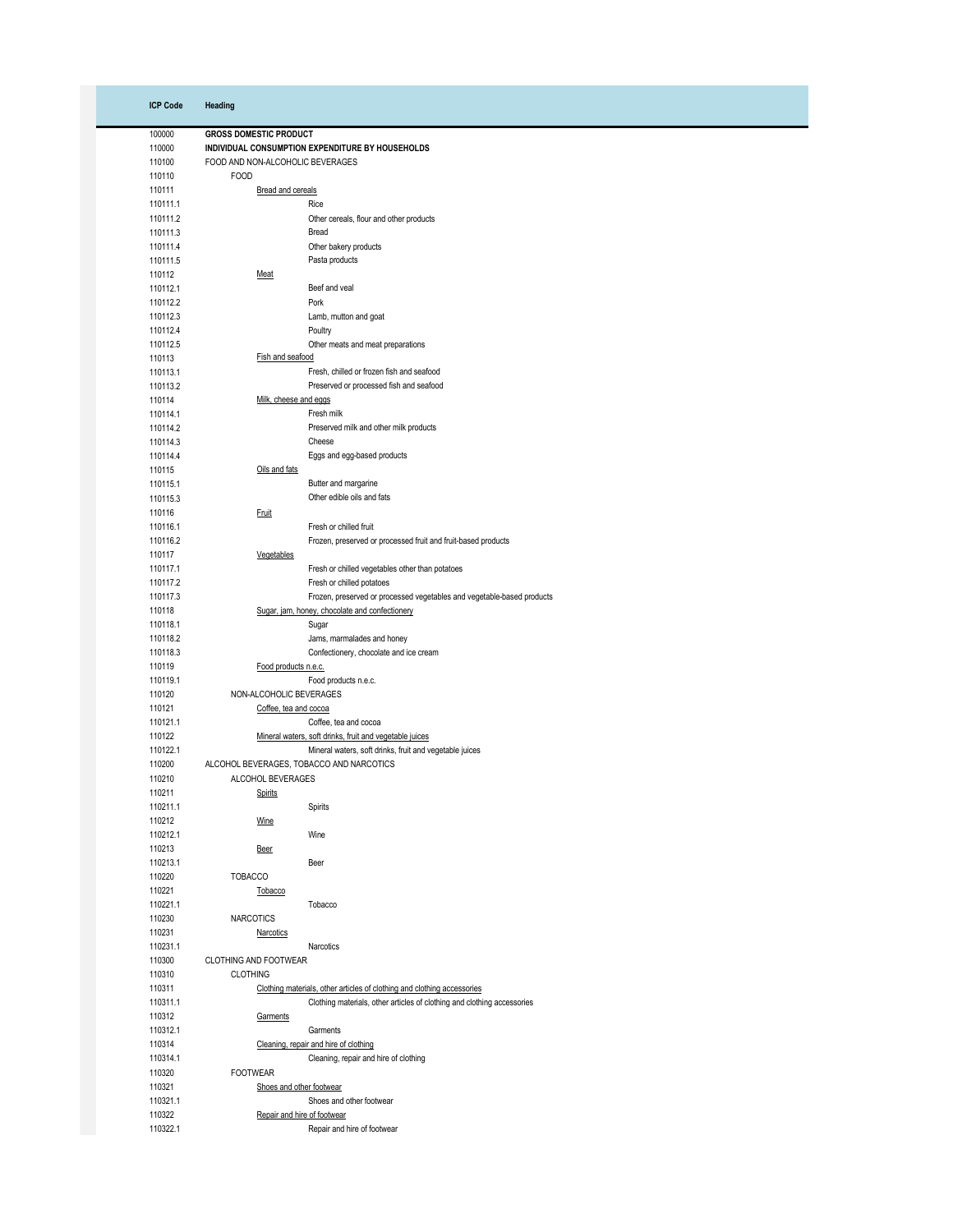| 110400   | HOUSING, WATER, ELECTRICITY, GAS, AND OTHER FUELS                    |
|----------|----------------------------------------------------------------------|
| 110410   | ACTUAL AND IMPUTED RENTALS FOR HOUSING                               |
| 110411   |                                                                      |
|          | Actual and imputed rentals for housing                               |
| 110411.1 | Actual and imputed rentals for housing                               |
| 110430   | MAINTENANCE AND REPAIR OF THE DWELLING                               |
| 110431   | Maintenance and repair of the dwelling                               |
| 110431.1 | Maintenance and repair of the dwelling                               |
| 110440   | WATER SUPPLY AND MISCELLANEOUS SERVICES RELATING TO THE DWELLING     |
| 110441   | Water supply                                                         |
|          |                                                                      |
| 110441.1 | Water supply                                                         |
| 110442   | Miscellaneous services relating to the dwelling                      |
| 110442.1 | Miscellaneous services relating to the dwelling                      |
| 110450   | ELECTRICITY, GAS AND OTHER FUELS                                     |
| 110451   | Electricity                                                          |
| 110451.1 | Electricity                                                          |
| 110452   | <u>Gas</u>                                                           |
|          |                                                                      |
| 110452.1 | Gas                                                                  |
| 110453   | Other fuels                                                          |
| 110453.1 | Other fuels                                                          |
| 110500   | FURNISHING, HOUSEHOLD EQUIPMENT AND ROUTINE MAINTENANCE OF THE HOUSE |
| 110510   | FURNITURE AND FURNISHINGS, CARPETS AND OTHER FLOOR COVERINGS         |
| 110511   | Furniture and furnishings                                            |
| 110511.1 | Furniture and furnishings                                            |
|          |                                                                      |
| 110512   | Carpets and other floor coverings                                    |
| 110512.1 | Carpets and other floor coverings                                    |
| 110513   | Repair of furniture, furnishings and floor coverings                 |
| 110513.1 | Repair of furniture, furnishings and floor coverings                 |
| 110520   | HOUSEHOLD TEXTILES                                                   |
| 110521   | Household textiles                                                   |
| 110521.1 | Household textiles                                                   |
| 110530   | HOUSEHOLD APPLIANCES                                                 |
|          |                                                                      |
| 110531   | Major household appliances whether electric or not                   |
| 110531.1 | Major household appliances whether electric or not                   |
| 110532   | Small electric household appliances                                  |
| 110532.1 | Small electric household appliances                                  |
| 110533   | Repair of household appliances                                       |
| 110533.1 | Repair of household appliances                                       |
| 110540   | GLASSWARE, TABLEWARE AND HOUSEHOLD UTENSILS                          |
|          |                                                                      |
| 110541   | Glassware, tableware and household utensils                          |
| 110541.1 | Glassware, tableware and household utensils                          |
| 110550   | TOOLS AND EQUIPMENT FOR HOUSE AND GARDEN                             |
| 110551   | Major tools and equipment                                            |
| 110551.1 | Major tools and equipment                                            |
| 110552   | Small tools and miscellaneous accessories                            |
| 110552.1 | Small tools and miscellaneous accessories                            |
| 110560   | GOODS AND SERVICES FOR ROUTINE HOUSEHOLD MAINTENANCE                 |
| 110561   |                                                                      |
|          | Non-durable household goods                                          |
| 110561.1 | Non-durable household goods                                          |
| 110562   | Domestic services and household services                             |
| 110562.1 | Domestic services                                                    |
| 110562.2 | Household services                                                   |
| 110600   | <b>HEALTH</b>                                                        |
| 110610   | MEDICAL PRODUCTS, APPLIANCES AND EQUIPMENT                           |
| 110611   | Pharmaceutical products                                              |
|          |                                                                      |
| 110611.1 | Pharmaceutical products                                              |
| 110612   | Other medical products                                               |
| 110612.1 | Other medical products                                               |
| 110613   | Therapeutic appliances and equipment                                 |
| 110613.1 | Therapeutic appliances and equipment                                 |
| 110620   | <b>OUT-PATIENT SERVICES</b>                                          |
| 110621   | <b>Medical Services</b>                                              |
| 110621.1 | <b>Medical Services</b>                                              |
|          |                                                                      |
| 110622   | Dental services                                                      |
| 110622.1 | Dental services                                                      |
| 110623   | Paramedical services                                                 |
| 110623.1 | Paramedical services                                                 |
| 110630   | <b>HOSPITAL SERVICES</b>                                             |
| 110631   | <b>Hospital services</b>                                             |
| 110631.1 | Hospital services                                                    |
| 110700   | <b>TRANSPORT</b>                                                     |
|          |                                                                      |
| 110710   | PURCHASE OF VEHICLES                                                 |
| 110711   | Motor cars                                                           |
| 110711.1 | Motor cars                                                           |
| 110712   | Motor cycles                                                         |
| 110712.1 | Motor cycles                                                         |
|          |                                                                      |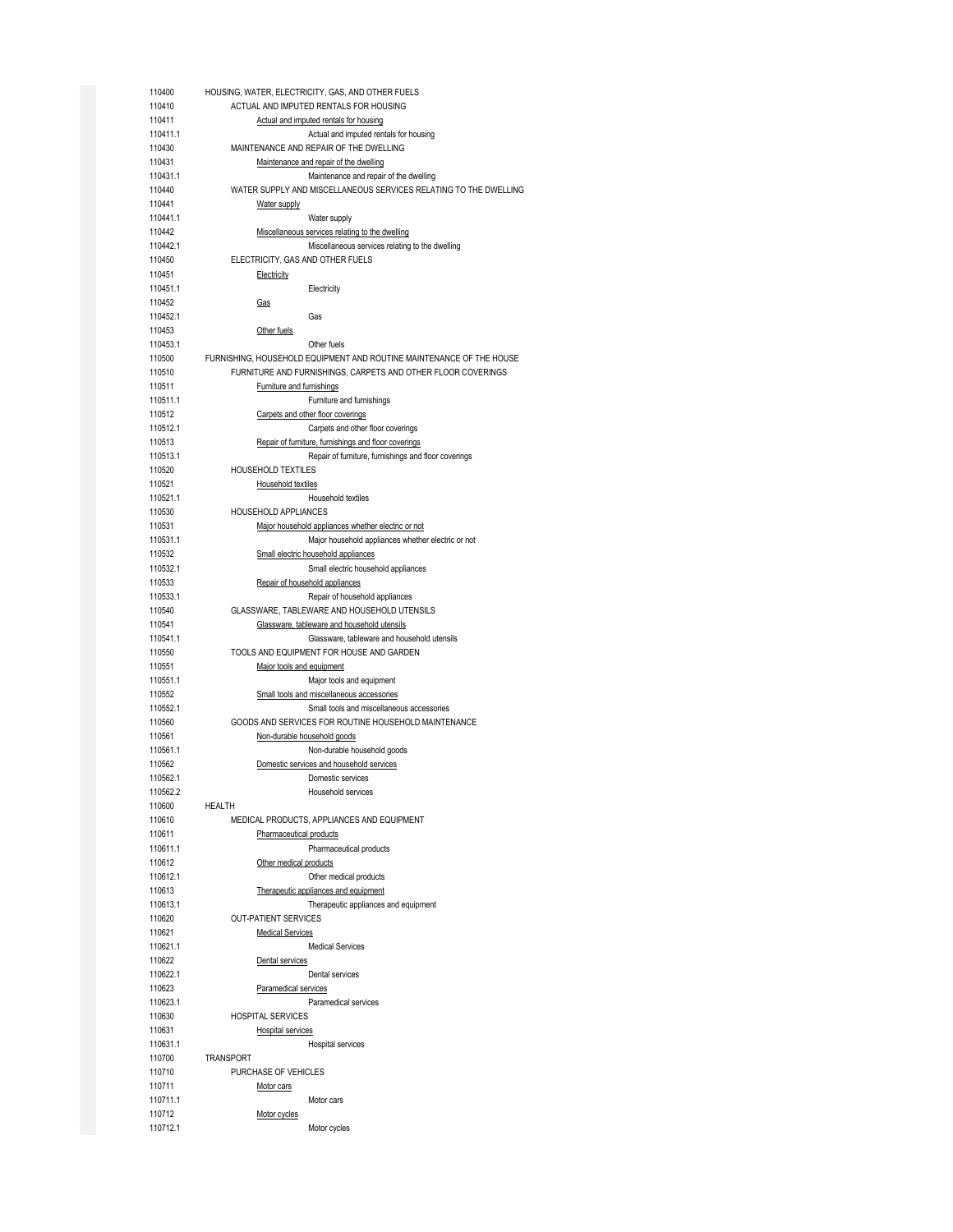| 110713   | <b>Bicycles</b>                                                           |
|----------|---------------------------------------------------------------------------|
| 110713.1 | <b>Bicycles</b>                                                           |
| 110714   | Animal drawn vehicles                                                     |
| 110714.1 | Animal drawn vehicles                                                     |
| 110720   | OPERATION OF PERSONAL TRANSPORT EQUIPMENT                                 |
| 110722   |                                                                           |
|          | <b>Fuels and lubricants for personal transport equipment</b>              |
| 110722.1 | Fuels and lubricants for personal transport equipment                     |
| 110723   | Maintenance and repair of personal transport equipemnt                    |
| 110723.1 | Maintenance and repair of personal transport equipemnt                    |
| 110724   | Other services in respect of personal transport equipment                 |
| 110724.1 | Other services in respect of personal transport equipment                 |
| 110730   | <b>TRANSPORT SERVICES</b>                                                 |
| 110731   | Passenger transport by railway                                            |
|          |                                                                           |
| 110731.1 | Passenger transport by railway                                            |
| 110732   | Passenger transport by road                                               |
| 110732.1 | Passenger transport by road                                               |
| 110733   | Passenger transport by air                                                |
| 110733.1 | Passenger transport by air                                                |
| 110734   | Passenger transport by sea and inland waterway                            |
| 110734.1 | Passenger transport by sea and inland waterway                            |
|          |                                                                           |
| 110735   | Combined passenger transport                                              |
| 110735.1 | Combined passenger transport                                              |
| 110736   | Other purchased transport services                                        |
| 110736.1 | Other purchased transport services                                        |
| 110800   | COMMUNICATION                                                             |
| 110810   | POSTAL SERVICES                                                           |
| 110811   | Postal services                                                           |
|          |                                                                           |
| 110811.1 | Postal services                                                           |
| 110820   | TELEPHONE AND TELEFAX EQUIPMENT                                           |
| 110821   | Telephone and telefax equipment                                           |
| 110821.1 | Telephone and telefax equipment                                           |
| 110830   | TELEPHONE AND TELEFAX SERVICES                                            |
| 110831   | Telephone and telefax services                                            |
| 110831.1 | Telephone and telefax services                                            |
|          |                                                                           |
| 110900   | RECREATION AND CULTURE                                                    |
| 110910   | AUDIO-VISUAL, PHOTOGRAPHIC AND INFORMATION PROCESSING EQUIPMENT           |
| 110911   | Audio-visual, photographic and information processing equipment           |
| 110911.1 | Audio-visual, photographic and information processing equipment           |
| 110914   | Recording media                                                           |
| 110914.1 | Recording media                                                           |
| 110915   | Repair of audio-visual, photographic and information processing equipment |
|          |                                                                           |
| 110915.1 | Repair of audio-visual, photographic and information processing equipment |
| 110920   | OTHER MAJOR DURABLES FOR RECREATION AND CULTURE                           |
| 110921   | Major durables for outdoor and indoor recreation                          |
| 110921.1 | Major durables for outdoor and indoor recreation                          |
| 110923   | Maintenance and repair of other major durables for recreation and culture |
| 110923.1 | Maintenance and repair of other major durables for recreation and culture |
| 110930   | OTHER RECREATIONAL ITEMS AND EQUIPMENT, GARDENS AND PETS                  |
|          | Other recreational items and equipment                                    |
| 110931   |                                                                           |
| 110931.1 | Other recreational items and equipment                                    |
| 110933   | Garden and pets                                                           |
| 110933.1 | Garden and pets                                                           |
| 110935   | Veterinary and other services for pets                                    |
| 110935.1 | Veterinary and other services for pets                                    |
| 110940   | RECREATIONAL AND CULTURAL SERVICES                                        |
|          | Recreational and sporting services                                        |
| 110941   |                                                                           |
| 110941.1 | Recreational and sporting services                                        |
| 110942   | <b>Cultural services</b>                                                  |
| 110942.1 | Cultural services                                                         |
| 110943   | Games of chance                                                           |
| 110943.1 | Games of chance                                                           |
| 110950   | NEWSPAPERS, BOOKS AND STATIONERY                                          |
|          |                                                                           |
| 110951   | Newspapers, books and stationery                                          |
| 110951.1 | Newspapers, books and stationery                                          |
| 110960   | PACKAGE HOLIDAYS                                                          |
| 110961   | Package holidays                                                          |
| 110961.1 | Package holidays                                                          |
| 111000   | <b>EDUCATION</b>                                                          |
|          | <b>EDUCATION</b>                                                          |
| 111010   |                                                                           |
| 111011   | Education                                                                 |
| 111011.1 | Education                                                                 |
| 111100   | RESTAURANTS AND HOTELS                                                    |
| 111110   | <b>CATERING SERVICES</b>                                                  |
| 111111   | Catering services                                                         |
| 111111.1 | Catering services                                                         |
|          |                                                                           |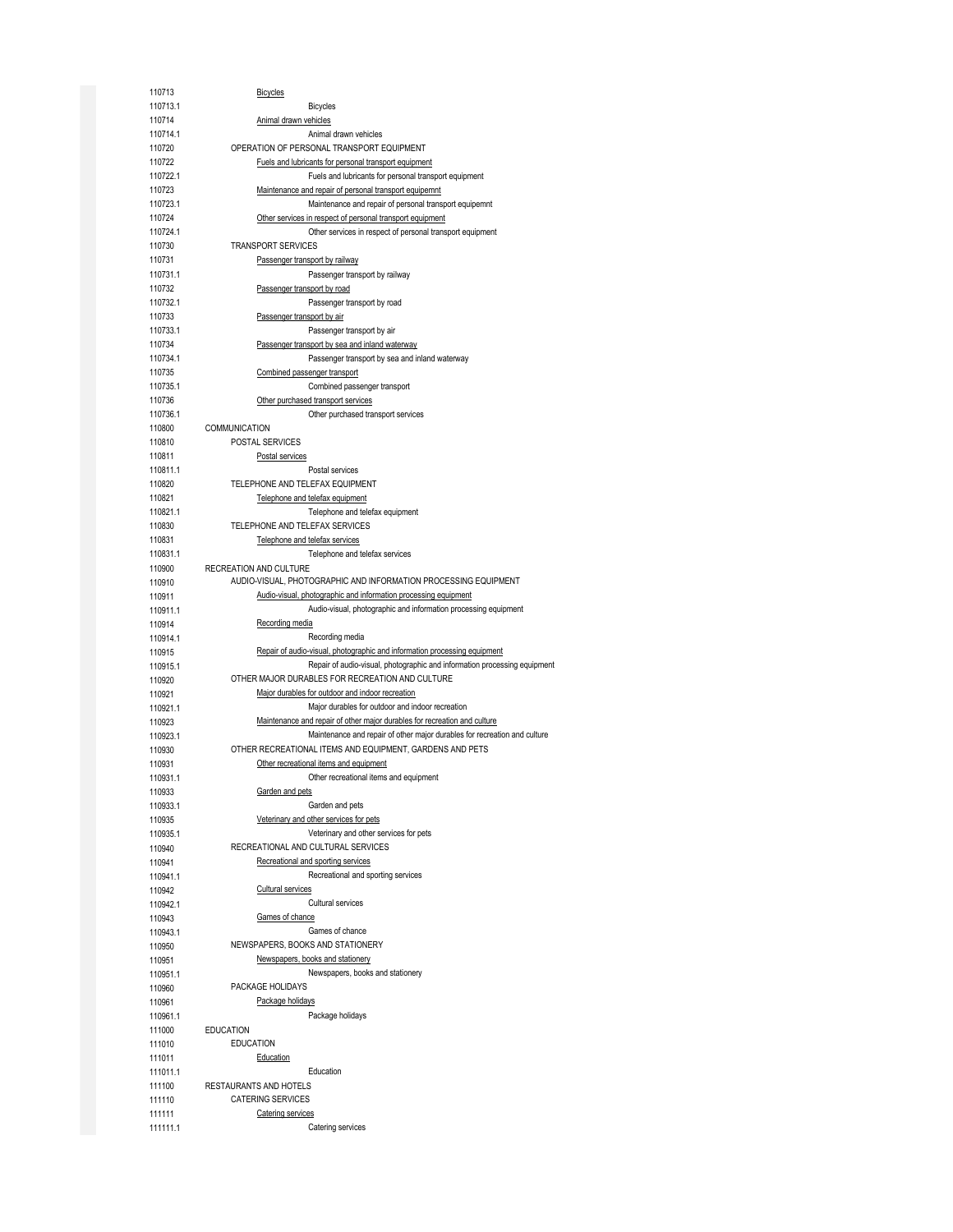| 111120               | <b>ACCOMMODATION SERVICES</b>                                                                                                                                                                                      |
|----------------------|--------------------------------------------------------------------------------------------------------------------------------------------------------------------------------------------------------------------|
| 111121               | <b>Accommodation services</b>                                                                                                                                                                                      |
| 111121.1             | Accommodation services                                                                                                                                                                                             |
| 111200               | MISCELLANEOUS GOODS AND SERVICES                                                                                                                                                                                   |
| 111210               | PERSONAL CARE                                                                                                                                                                                                      |
| 111211               | Hairdressing salons and personal grooming establishments                                                                                                                                                           |
| 111211.1             | Hairdressing salons and personal grooming establishments                                                                                                                                                           |
| 111212               | Appliances, articles and products for personal care<br>Appliances, articles and products for personal care                                                                                                         |
| 111212.1<br>111220   | <b>PROSTITUTION</b>                                                                                                                                                                                                |
| 111221               | Prostitution                                                                                                                                                                                                       |
| 111221.1             | Prostitution                                                                                                                                                                                                       |
| 111230               | PERSONAL EFFECTS                                                                                                                                                                                                   |
| 111231               | Jewellery, clocks and watches                                                                                                                                                                                      |
| 111231.1             | Jewellery, clocks and watches                                                                                                                                                                                      |
| 111232               | Other personal effects                                                                                                                                                                                             |
| 111232.1             | Other personal effects                                                                                                                                                                                             |
| 111240               | SOCIAL PROTECTION                                                                                                                                                                                                  |
| 111241               | Social protection                                                                                                                                                                                                  |
| 111241.1             | Social protection                                                                                                                                                                                                  |
| 111250<br>111251     | <b>INSURANCE</b><br>Insurance                                                                                                                                                                                      |
| 111251.1             | Insurance                                                                                                                                                                                                          |
| 111260               | <b>FINANCIAL SERVICES</b>                                                                                                                                                                                          |
| 111261               | <b>Financial Intermediation Services Indirectly Measured (FISIM)</b>                                                                                                                                               |
| 111261.1             | Financial Intermediation Services Indirectly Measured (FISIM)                                                                                                                                                      |
| 111262               | Other financial services                                                                                                                                                                                           |
| 111262.1             | Other financial services                                                                                                                                                                                           |
| 111270               | OTHER SERVICES                                                                                                                                                                                                     |
| 111271               | Other services n.e.c                                                                                                                                                                                               |
| 111271.1             | Other services n.e.c                                                                                                                                                                                               |
| 111300               | BALANCE OF EXPENDITURES OF RESIDENTS ABROAD AND EXPENDITURES OF NON-RESIDENTS IN THE ECONOMIC TERRITORY<br>BALANCE OF EXPENDITURES OF RESIDENTS ABROAD AND EXPENDITURES OF NON-RESIDENTS IN THE ECONOMIC TERRITORY |
| 111310<br>111311     | Balance of expenditures of residents abroad and expenditures of non-residents in the economic territory                                                                                                            |
| 111311.1             | Final consumption expenditure of resident households in the rest of the world                                                                                                                                      |
| 111311.2             | Final consumption expenditure of non-resident households in the economic territory                                                                                                                                 |
| 120000               | INDIVIDUAL CONSUMPTION EXPENDITURE BY NPISHS                                                                                                                                                                       |
| 120100               | INDIVIDUAL CONSUMPTION EXPENDITURE BY NPISHS                                                                                                                                                                       |
| 120110               | INDIVIDUAL CONSUMPTION EXPENDITURE BY NPISHS                                                                                                                                                                       |
| 120111               | Individual consumption expenditure by NPISHs                                                                                                                                                                       |
| 120111.1             | Individual consumption expenditure by NPISHs                                                                                                                                                                       |
| 130000<br>130100     | INDIVIDUAL CONSUMPTION EXPENDITURE BY GOVERNMENT<br><b>HOUSING</b>                                                                                                                                                 |
| 130110               | <b>HOUSING</b>                                                                                                                                                                                                     |
| 130111               | Housing                                                                                                                                                                                                            |
| 130111.1             | Housing                                                                                                                                                                                                            |
| 130200               | HEALTH                                                                                                                                                                                                             |
| 130210               | HEALTH BENEFITS AND REIMBURSEMENTS                                                                                                                                                                                 |
| 130211               | Medical products, appliances and equipment                                                                                                                                                                         |
| 130211.1<br>130211.2 | Pharmaceutical products<br>Other medical products                                                                                                                                                                  |
| 130211.3             | Therapeutic appliances and equipment                                                                                                                                                                               |
| 130212               | <b>Health services</b>                                                                                                                                                                                             |
| 130212.1             | Out-patient medical services                                                                                                                                                                                       |
| 130212.2             | Out-patient dental services                                                                                                                                                                                        |
| 130212.3             | Out-patient paramedical services                                                                                                                                                                                   |
| 130212.4             |                                                                                                                                                                                                                    |
| 130220               | Hospital services                                                                                                                                                                                                  |
| 130221               | PRODUCTION OF HEALTH SERVICES                                                                                                                                                                                      |
|                      | Compensation of employees                                                                                                                                                                                          |
| 130221.1             | Compensation of employees                                                                                                                                                                                          |
| 130222               | Intermediate consumption                                                                                                                                                                                           |
| 130222.1             | Intermediate consumption                                                                                                                                                                                           |
| 130223<br>130223.1   | <b>Gross operating surplus</b><br>Gross operating surplus                                                                                                                                                          |
| 130224               | Net taxes on production                                                                                                                                                                                            |
| 130224.1             | Net taxes on production                                                                                                                                                                                            |
| 130225               | Receipts from sales                                                                                                                                                                                                |
| 130225.1             | Receipts from sales                                                                                                                                                                                                |
| 130300               | RECREATION AND CULTURE                                                                                                                                                                                             |
| 130310               | RECREATION AND CULTURE                                                                                                                                                                                             |
| 130311               | Recreation and culture                                                                                                                                                                                             |
| 130311.1<br>130400   | Recreation and culture                                                                                                                                                                                             |
| 130410               | <b>EDUCATION</b><br>EDUCATION BENEFITS AND REIMBURSEMENTS                                                                                                                                                          |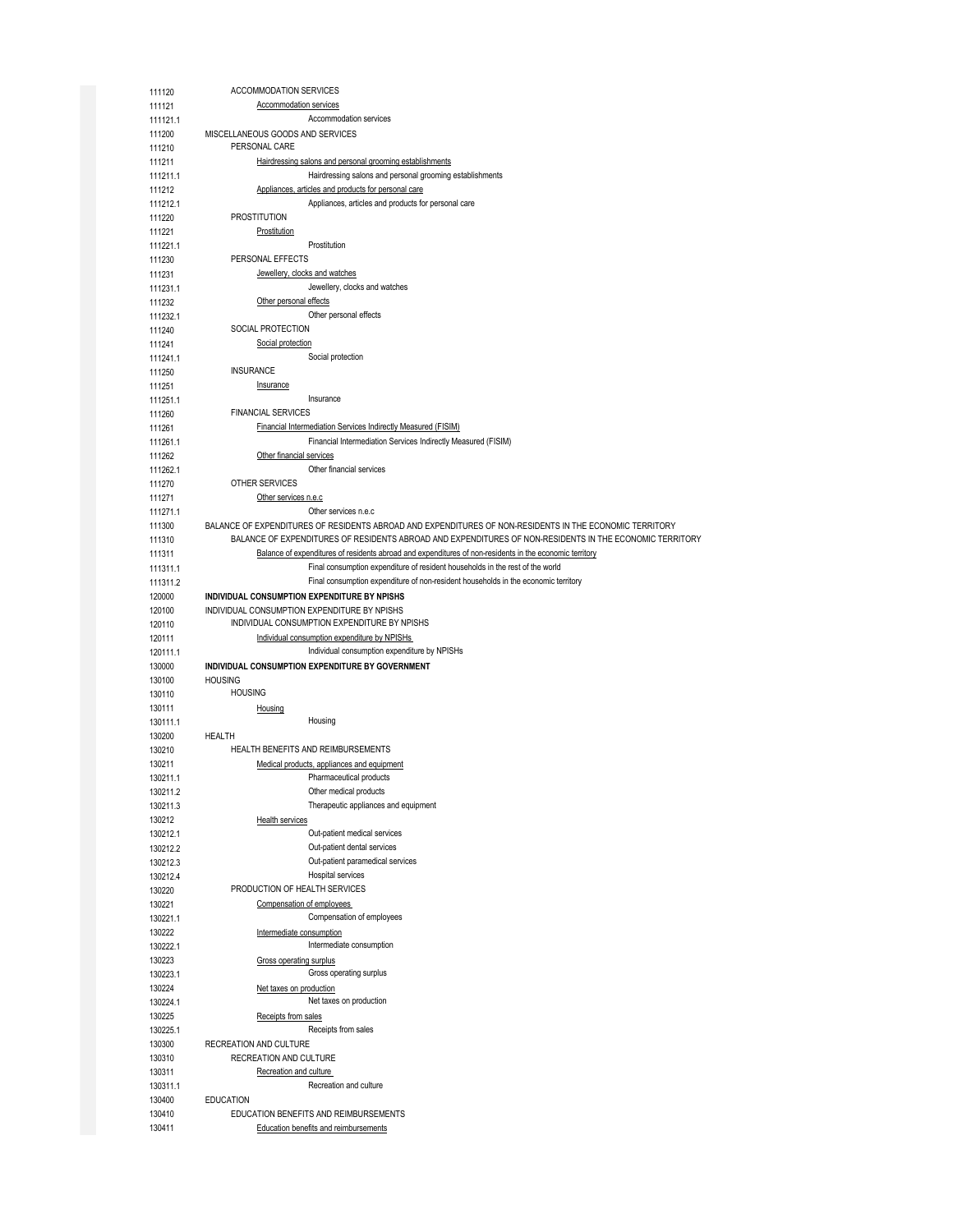| 130411.1 | Education benefits and reimbursements                               |
|----------|---------------------------------------------------------------------|
| 130420   | PRODUCTION OF EDUCATION SERVICES                                    |
| 130421   | Compensation of employees                                           |
| 130421.1 | Compensation of employees                                           |
|          |                                                                     |
| 130422   | Intermediate consumption                                            |
| 130422.1 | Intermediate consumption                                            |
| 130423   | Gross operating surplus                                             |
| 130423.1 | Gross operating surplus                                             |
| 130424   | Net taxes on production                                             |
| 130424.1 | Net taxes on production                                             |
| 130425   | Receipts from sales                                                 |
|          | Receipt from sales                                                  |
| 130425.1 |                                                                     |
| 130500   | SOCIAL PROTECTION                                                   |
| 130510   | SOCIAL PROTECTION                                                   |
| 130511   | Social protection                                                   |
| 130511.1 | Social protection                                                   |
| 140000   | COLLECTIVE CONSUMPTION EXPENDITURE BY GOVERNMENT                    |
| 140100   | <b>COLLECTIVE SERVICES</b>                                          |
| 140110   | <b>COLLECTIVE SERVICES</b>                                          |
|          |                                                                     |
| 140111   | Compensation of employees                                           |
| 140111.1 | Compensation of employees                                           |
| 140112   | Intermediate consumption                                            |
| 140112.1 | Intermediate consumption                                            |
| 140113   | Gross operating surplus                                             |
| 140113.1 | Gross operating surplus                                             |
| 140114   | Net taxes on production                                             |
|          | Net taxes on production                                             |
| 140114.1 |                                                                     |
| 140115   | Receipts from sales                                                 |
| 140115.1 | Receipts from sales                                                 |
| 150000   | <b>GROSS FIXED CAPITAL FORMATION</b>                                |
| 150100   | MACHINERY AND EQUIPMENT                                             |
| 150110   | METAL PRODUCTS AND EQUIPMENT                                        |
| 150111   | Fabricated metal products, except machinery and equipment           |
|          | Fabricated metal products, except machinery and equipment           |
| 150111.1 |                                                                     |
| 150112   | General purpose machinery                                           |
| 150112.1 | General purpose machinery                                           |
| 150113   | Special purpose machinery                                           |
| 150113.1 | Special purpose machinery                                           |
| 150114   | Electrical and optical equipment                                    |
| 150114.1 | Electrical and optical equipment                                    |
| 150115   |                                                                     |
|          | Other manufactured goods n.e.c.                                     |
| 150115.1 | Other manufactured goods n.e.c.                                     |
| 150120   | <b>TRANSPORT EQUIPMENT</b>                                          |
| 150121   | Road transport equipment                                            |
| 150121.1 | Motor vehicles, trailers and semi-trailers                          |
| 150121.2 | Other road transport                                                |
| 150122   | Other transport equipment                                           |
| 150122.1 | Other transport equipment                                           |
|          |                                                                     |
| 150200   | <b>CONSTRUCTION</b>                                                 |
| 150210   | <b>RESIDENTIAL BUILDINGS</b>                                        |
| 150211   | Residential buildings                                               |
| 150211.1 | Residential buildings                                               |
| 150220   | NON-RESIDENTIAL BUILDINGS                                           |
| 150221   | Non-residential buildings                                           |
| 150221.1 | Non-residential buildings                                           |
| 150230   | <b>CIVIL ENGINEERING WORKS</b>                                      |
|          |                                                                     |
| 150231   | Civil engineering works                                             |
| 150231.1 | Civil engineering works                                             |
| 150300   | OTHER PRODUCTS                                                      |
| 150310   | OTHER PRODUCTS                                                      |
| 150311   | Other products                                                      |
| 150311.1 | Other products                                                      |
| 160000   | CHANGES IN INVENTORIES AND ACQUISITIONS LESS DISPOSALS OF VALUABLES |
|          |                                                                     |
| 160100   | <b>CHANGES IN INVENTORIES</b>                                       |
| 160110   | <b>CHANGES IN INVENTORIES</b>                                       |
| 160111   | Changes in inventories                                              |
| 160111.1 | Opening value of inventories                                        |
| 160111.2 | Closing value of inventories                                        |
| 160200   | ACQUISITIONS LESS DISPOSALS OF VALUABLES                            |
| 160210   | ACQUISITIONS LESS DISPOSALS OF VALUABLES                            |
|          |                                                                     |
| 160211   | Acquisitions less disposals of valuables                            |
| 160211.1 | Acquisitions of valuables                                           |
| 160211.2 | Disposals of valuables                                              |
| 170000   | <b>BALANCE OF EXPORTS AND IMPORTS</b>                               |
| 170100   | <b>BALANCE OF EXPORTS AND IMPORTS</b>                               |